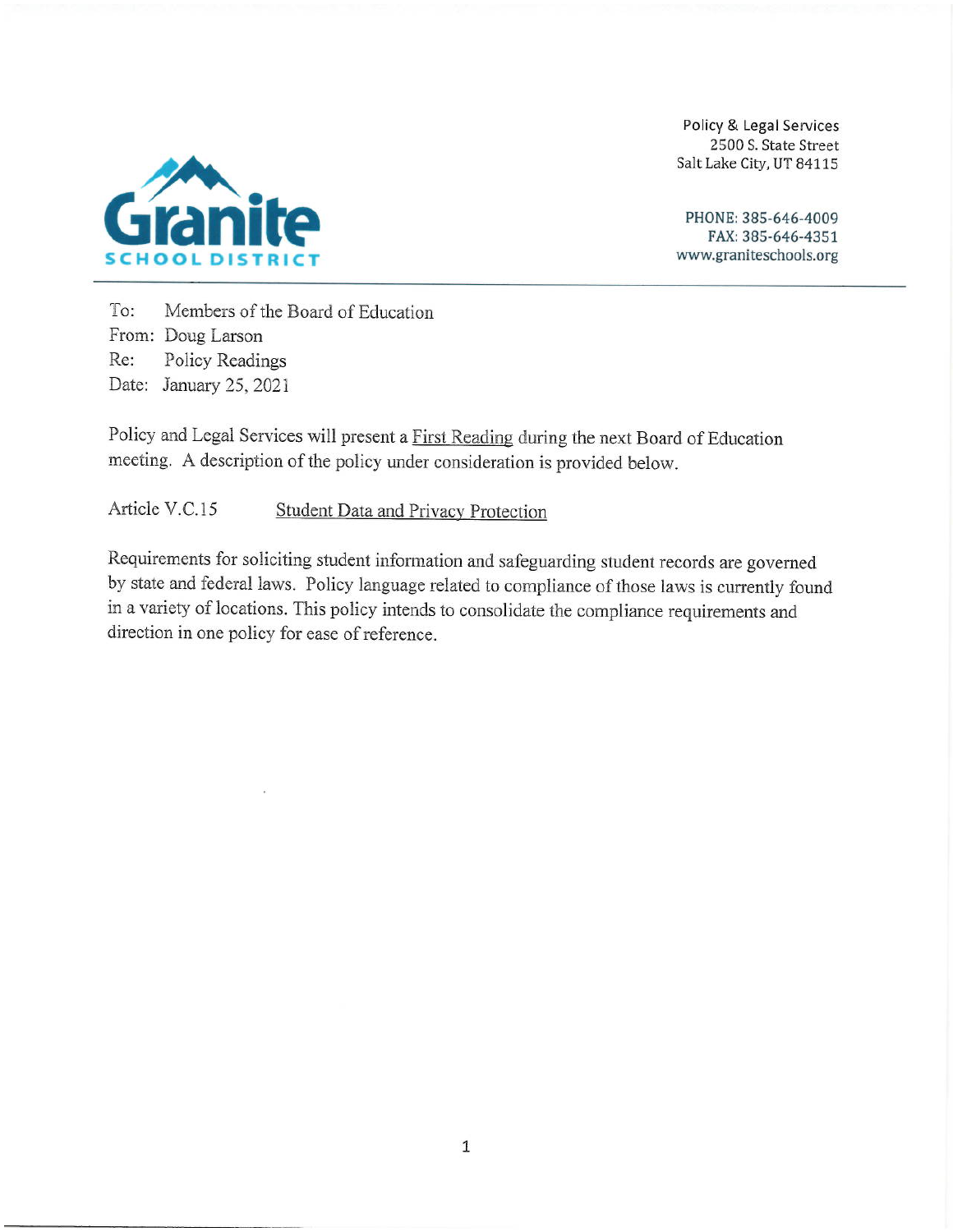## Article V.C.15 Student Data and Privacy Protection

## A. Statement of Purpose

The collection and analysis of student data is essential to the teaching and learning process. The Board of Education of Granite School District (Board) provides standards and procedures that protect the privacy of students and ensure that their data is used only for legitimate educational purposes in compliance with state and federal laws.

# B. Definitions

- 1. "Biometric information" means a retina or iris scan, fingerprint, human biological sample used for testing or screening, or scan of hand or face geometry used to identify an individual regardless of how the information is collected, converted, stored, or shared.
- 2. "Destroy" means to remove data or a record: (a) in accordance with current industry best practices; and (b) rendering the data or record irretrievable in the normal course of business of an LEA or a third-party contractor.
- 3. "Directory information" means information contained in an education record of a student, which, if disclosed, would not generally be considered harmful or an invasion of privacy.
- 4. "Disclosure" means to permit access to, or the release, transfer, or other communication of personally identifiable information contained in education records to any party, by any means, including oral, written, or electronic means.
- 5. "Education records" means those records, files, documents, and other materials which contain personally identifiable information directly related to a student; and are maintained by an educational agency or by a person acting for such agency.
- 6. "Expunge" means to seal or permanently delete data.
- 7. "Invasive physical examination" means any medical examination that involves the exposure of private body parts, or any act during such examination that includes incision, insertion, or injection into the body, but does not include a hearing, vision, or scoliosis screening.
- 8. "Legitimate educational interest" is when a school official needs to review an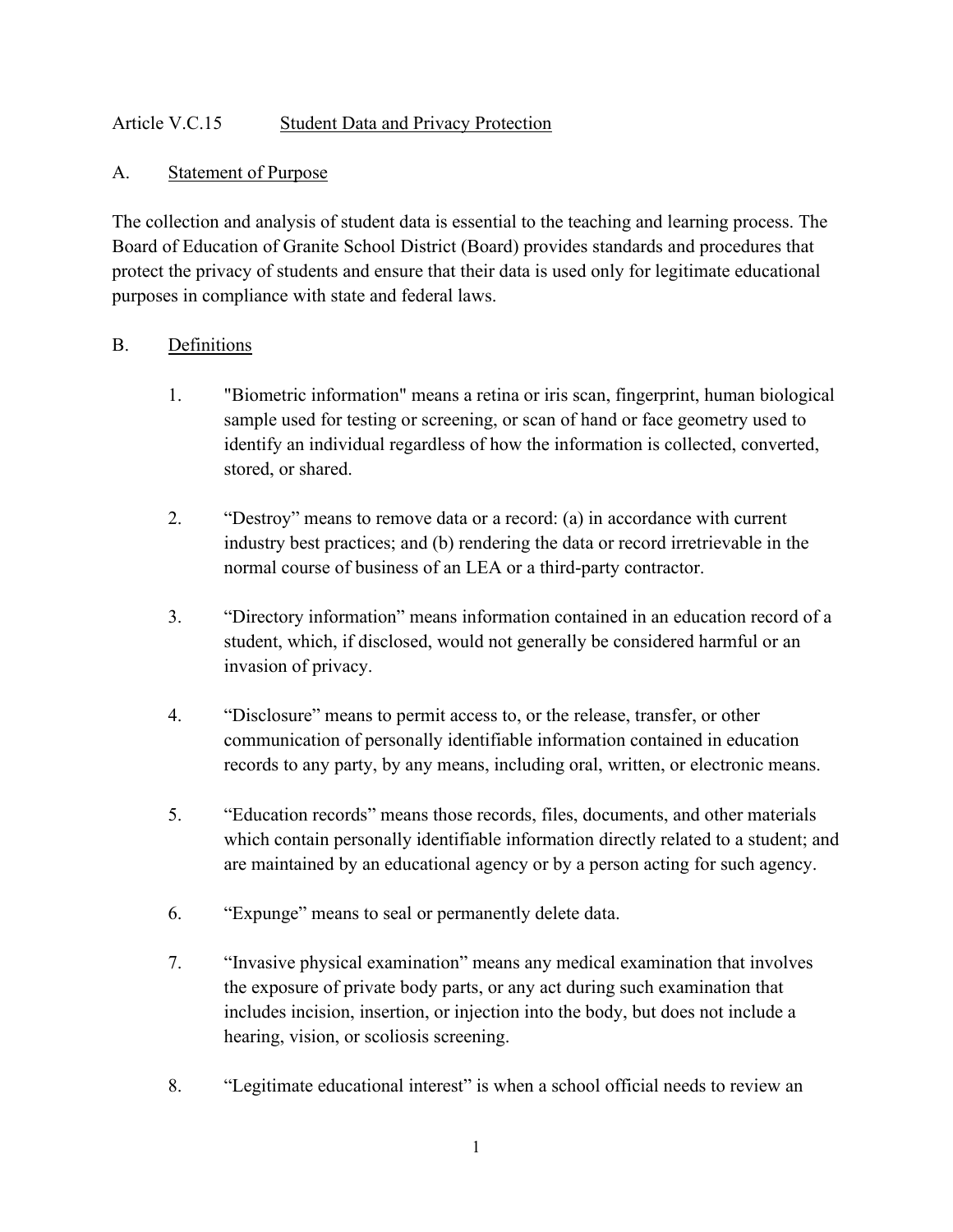education record in order to fulfill his or her professional responsibility.

- 9. "Metadata dictionary" means a record that (a) discloses personally identifiable student data collected and shared by the education entity; (b) comprehensively lists recipients with whom the education entity has shared personally identifiable student data, including: (i) the purpose for sharing the data with the recipient; (ii) the justification for sharing the data and whether sharing the data was required by federal law, state law, or a local directive; and (iii) how sharing the data is permitted under federal or state law; and (c) without disclosing personally identifiable student data, is displayed on the education entity's website.
- 10. "Parent," for the purposes of this policy, includes a legal guardian or other person with whom the child lives, or a person who is legally responsible for the welfare of the child.
- 11. "School official" means a person employed by the District as an administrator, supervisor, instructor, or support staff member (including health or medical staff and law enforcement unit personnel); a person serving as a volunteer; a person serving on the District School Board; a person or company with whom the District or school has contracted to perform a specialized task or to whom the District has outsourced institutional services or functions.

## C. Protection of Pupil Rights

The Protection of Pupil Rights Amendment, 20 U.S.C. 1232h (PPRA) and Utah's Student Privacy and Data Protection Act, Utah Code §53E-9-203 place restrictions on the types of information that can be asked of students and grant certain rights to parents and students related to sensitive or private information.

- 1. Before the administration or distribution of a survey created by a third party, Granite School District (District) employees shall provide notice to parents and the opportunity to inspect the survey within a reasonable time of receiving the request. Requests shall be made to school administration.
- 2. Written parental consent in all grades, kindergarten through grade 12, is required before students are administered a psychological or psychiatric examination, test, or treatment, or any survey, analysis, or evaluation in which the evident intended effect is to cause the student to reveal information, whether information is personally identifiable or not, concerning one or more of the following sensitive areas about the student or any family member: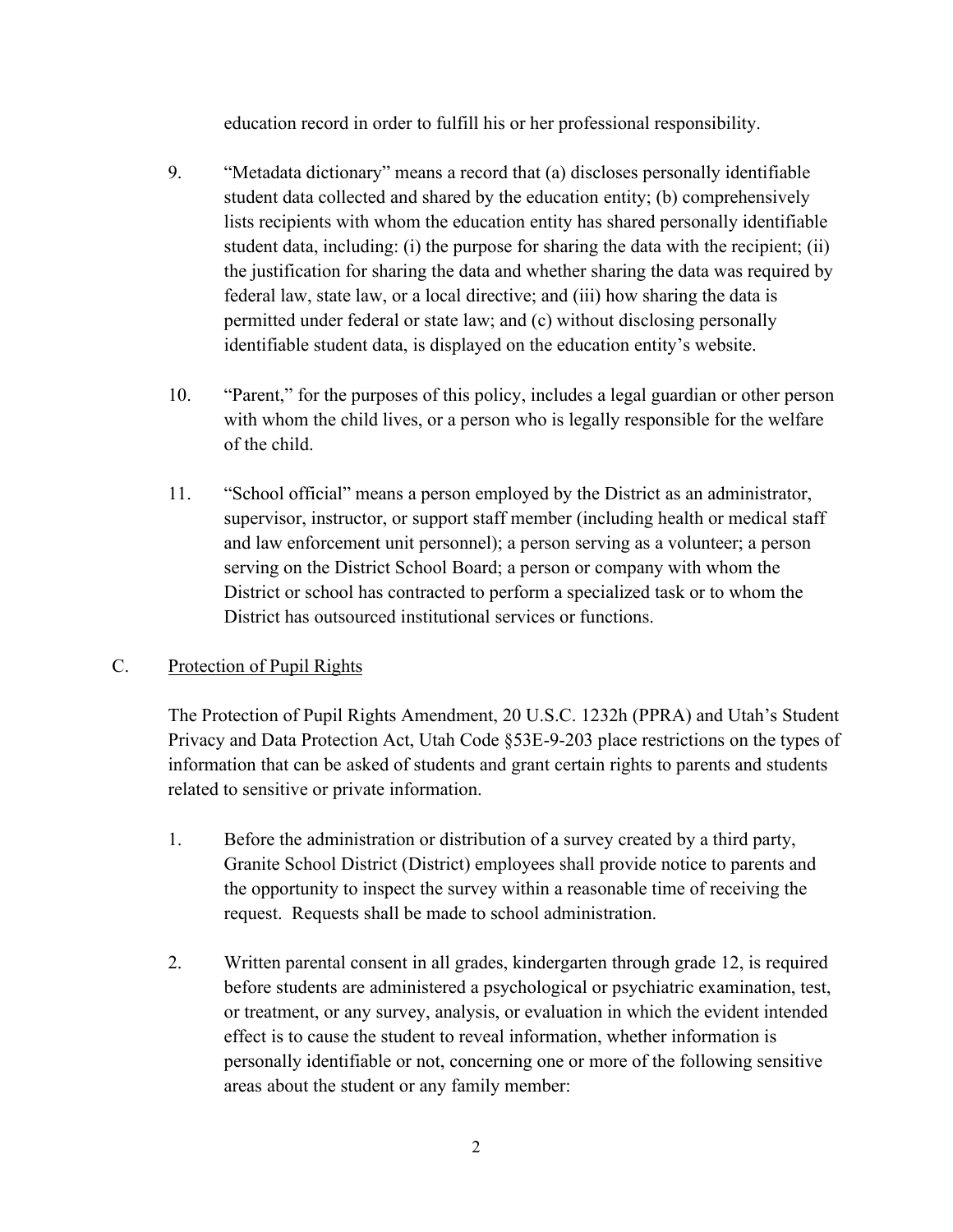- a. political affiliations, beliefs, or political philosophies (except as provided under Utah Code §53G-10-202);
- b. mental or psychological problems;
- c. sexual behavior, orientation, or attitudes;
- d. illegal, anti-social, self-incriminating, or demeaning behavior;
- e. critical appraisals of others with whom the student or family member has close family relationships;
- f. legally recognized privileged relationships, such as with lawyers, medical personnel, or ministers;
- g. religious practices, affiliations, or beliefs of the student or student's parent; or
- h. income, other than as required by law to determine program eligibility.
- 3. The restrictions detailed above shall also apply within the curriculum and other school activities unless prior written consent of the student's parent has been obtained.
- 4. Written parental consent is valid where parents are afforded written notice, including making student survey questions available at the school, and where parents are afforded a reasonable opportunity to obtain written information concerning any of the following:
	- a. records or information, including information about relationships, that may be examined or requested;
	- b. the means by which the records or information shall be examined or reviewed;
	- c. the means by which the information is to be obtained;
	- d. the purposes for which the records or information are needed;
	- e. the entities or persons, regardless of affiliation, who will have access to the personally identifiable information; and
	- f. a method by which a parent of a student can grant permission to access or examine the personally identifiable information.
- 5. Written parental consent shall be valid for the activity for which it was granted. Parents may make a written withdrawal submitted to the school principal terminating consent. A general consent used to approve admission to school or involvement in special education, remedial education, or a school activity does not constitute written consent under this section.
- 6. Prior written consent shall not be required as part of a suicide prevention program as described in Utah Code §53G-9-702 where the parent has received notification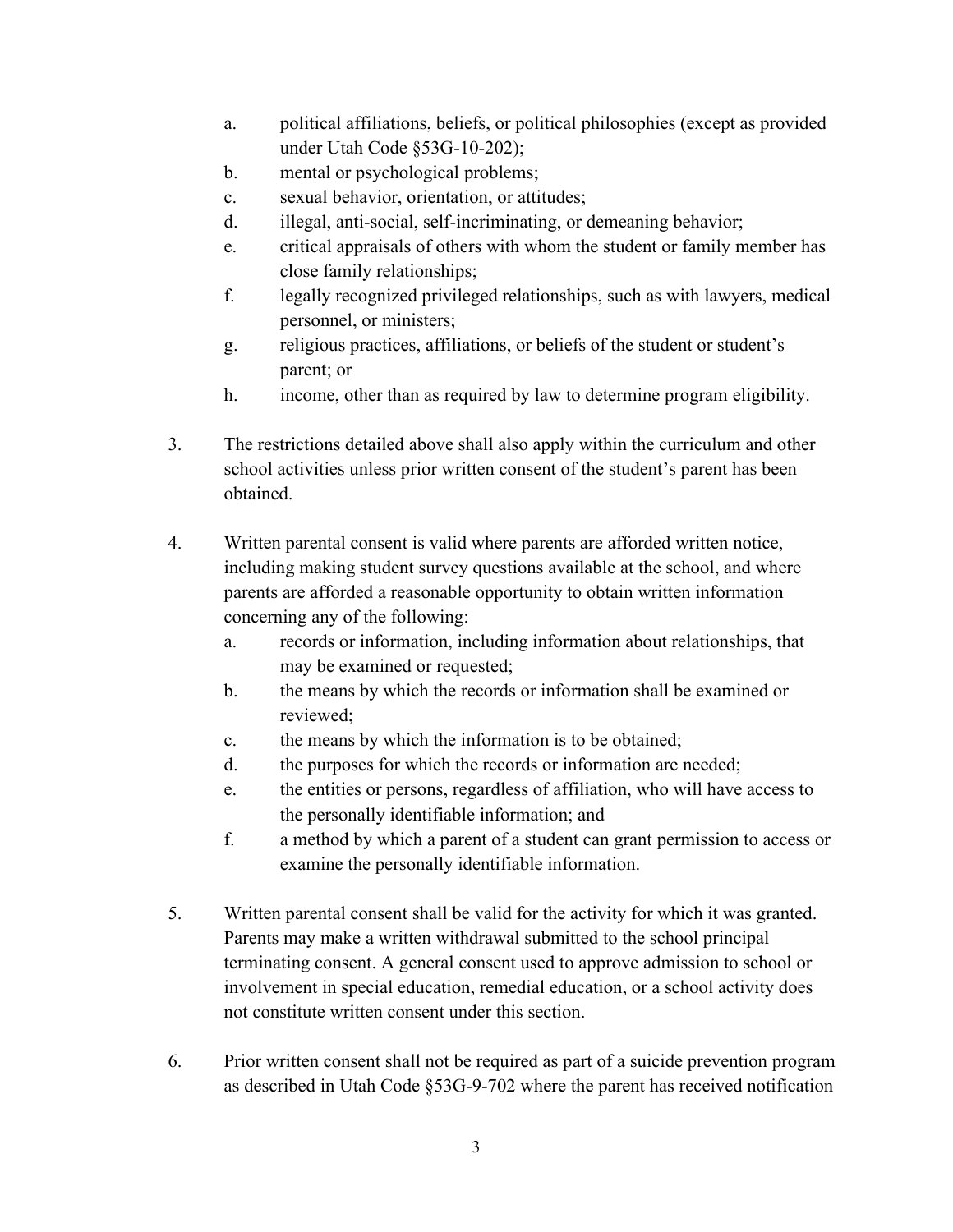and the ability to opt out of the program, or in circumstances where a school official has a reasonable belief that they need to address an emergency involving child abuse, neglect, or a serious threat to the wellbeing of the student.

- a. If a school employee, agent, or school resource officer (SRO) believes a student is at-risk of attempting suicide, physical self-harm, or harming others, the school employee, agent, or SRO may intervene and ask a student questions regarding the student's suicidal thoughts, physically selfharming behavior, or thoughts of harming others for the purposes of referring the student to the appropriate prevention services and informing the student's parent without delay.
- b. If the matter has been reported to the Division of Child and Family Services (DCFS) within the Department of Human Services, it is the responsibility of the division to notify the student's parent of any possible investigation, prior to the student's return home from school.
- c. School officials, including SROs shall use the minimum degree of intervention to accomplish the goals of this policy.
- 7. Parents may inspect any instructional materials used as part of the educational curriculum including printed or representational materials, audio-visual materials, and materials in electronic and digital formats used as part of the educational curriculum for the student. However, the opportunity to inspect instructional materials shall not extend to academic tests or academic assessments.
- 8. This policy in no way limits the speech rights of students appropriate for the school environment, or the ability of a student to express beliefs or opinions otherwise protected against disclosure under this policy.

## D. Family Educational Rights and Privacy

Federal and state laws, including the Family Educational Rights and Privacy Act (FERPA), govern access to student records maintained by the schools and the District. Any information collected under this policy shall be protected in accordance with FERPA.

- 1. Parents have the right to inspect and review all of their student's education records maintained by the District or school.
- 2. If the education records of a student contain information on more than one student, the parent may inspect and review or be informed of only the specific information about their student.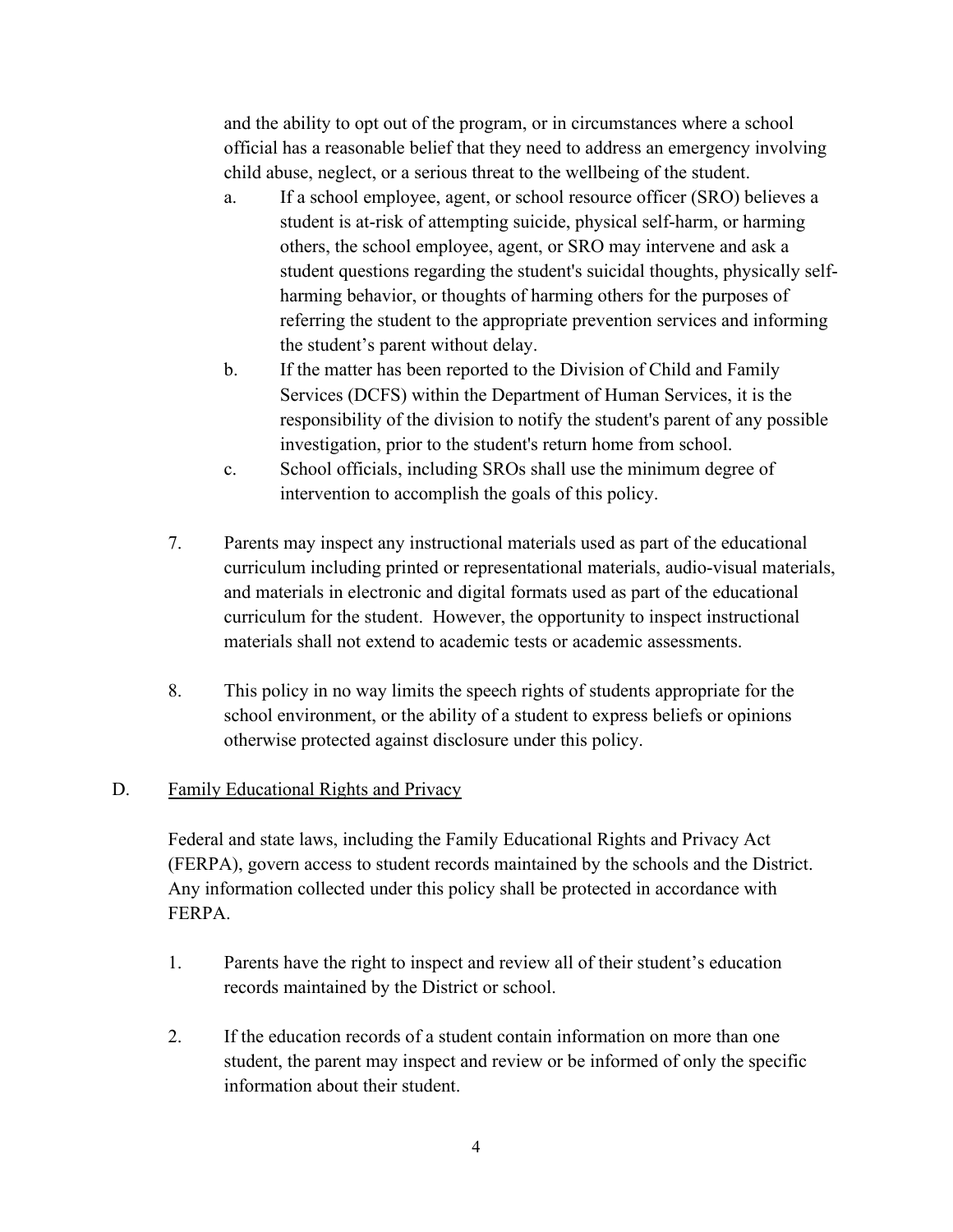- 3. Both custodial and non-custodial parents have access to inspect student records student unless the District or school has been provided with evidence that there is a court order or legally binding instrument relating to such matters as divorce, separation, or custody that specifically revokes these rights.
- 4. Each school shall establish appropriate procedures for the granting of a request by a parent for access to the education records of their child within a reasonable period of time, but in no case more than forty-five (45) days after the request has been made.
- 5. Parents may request the District or school amend any portion of their student's education record that is inaccurate, misleading, or in violation of the privacy rights of the student. The District or school shall consider the request and decide whether to amend the records within a reasonable amount of time. If the District or school decides not to amend the record as requested, it shall inform the parent of its decision and of their right to a hearing. The hearing shall be informal and shall be conducted by an appointee of superintendent.
	- a. If, as a result of the hearing, the District decides that the challenged information is inaccurate or misleading, the record should be amended accordingly, and the parent informed in writing.
	- b. If, as a result of the hearing, the District decides that the challenged information is not inaccurate or misleading, the District shall inform the parent of their right to place a statement in the record, commenting on the challenged information in the record, or stating why they disagree with the decision. The statement shall remain with the contested part of the record for as long as the record is maintained and shall be disclosed whenever the portion of the record to which the statement relates is disclosed.
- 6. The District or school may not disclose information from education records without prior parental consent, except as provided by law. Such exceptions include, but are not limited to:
	- a. school officials who have a legitimate educational interest;
	- b. other schools to which the student is transferring, or where the student is already enrolled;
	- c. specified officials for audit or evaluation purposes;
	- d. appropriate parties in connection with financial aid to a student;
	- e. organizations conducting certain studies for or on behalf of the school;
	- f. accrediting organizations;
	- g. to comply with a judicial order or lawfully issued subpoena;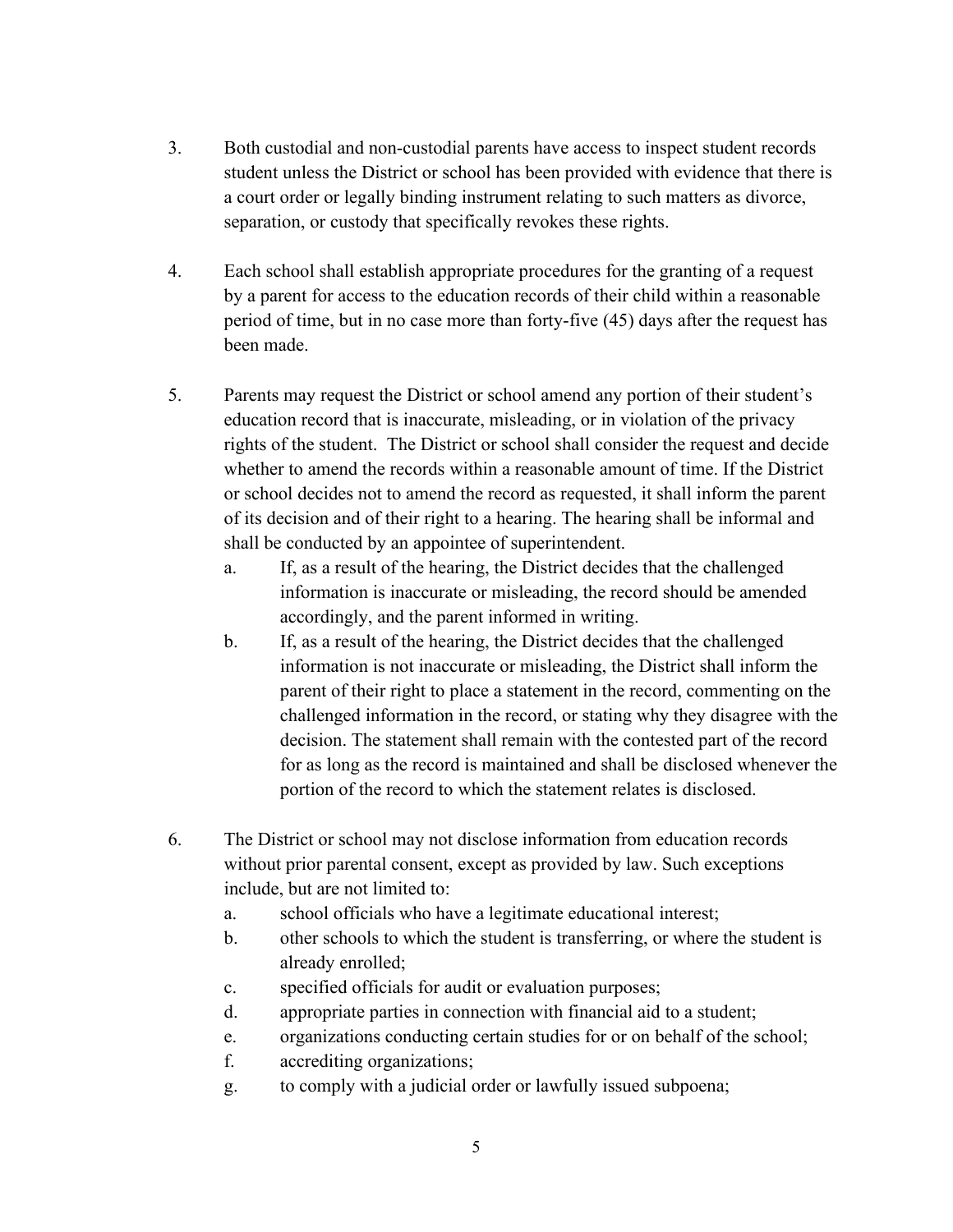- h. appropriate officials in cases of health and safety emergencies;
- i. state and local authorities, within a juvenile justice system, pursuant to specific state law, with the intent to improve educational outcomes; and
- j. a state agency or organization that is legally responsible for the care and protection of the student, including the responsibility to investigate a report of educational neglect.
- 7. Schools will disclose education records without parent consent to officials of another school within the district or outside the district if the student is seeking to enroll or transfer, or if the student has already enrolled, if the disclosure is for purpose of effectuating the student's enrollment or transfer.
- 8. The District or school may disclose certain directory information for appropriate educational purposes subject to a parent's right to request that their student's directory information not be released by the District or school. Parents must make this request in writing to school administration. The District defines directory information narrowly and retains the right to withhold directory information in the interest of student safety and privacy. Directory information is limited to:
	- a. name, address, email, and telephone listing;
	- b. grade level enrollment status and dates of attendance;
	- c. participation in recognized activities and sports and relevant statistical information related to participation;
	- d. degrees, awards, and honors; and
	- e. grade-level photos and other images associate with participation in school activities.
- 9. Appropriate reasons for disclosure of directory information would include, but are not limited to newspapers for awards, student directories, honor roll lists, graduation lists, military recruiters, and higher education institutions.
- 10. Parents who believe their rights have been violated may contact the school's administration or file a complaint as outlined in this policy with: Student Privacy Policy Office (SPPO) U.S. Department of Education 400 Maryland Avenue, SW Washington, D.C. 20202-5920 (202) 260-3887 Informal inquires may be sent to SPPO via the following email addresses: FERPA@ED.Gov and PPRA@ED.Gov. For additional information please visit the SPPO website at the following address: https://studentprivacy.ed.gov/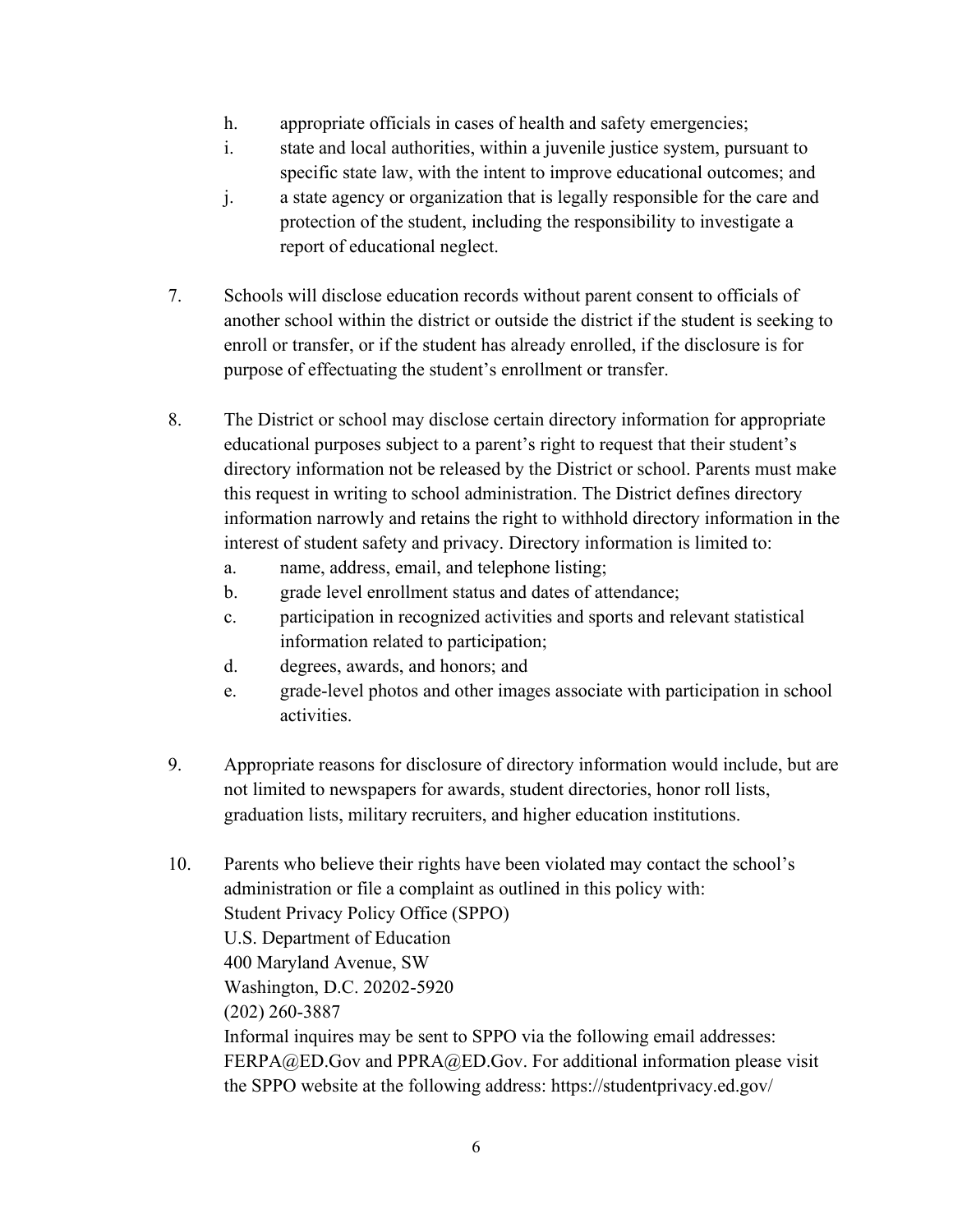## E. Student Data Privacy and Protection

- 1. In accordance with Utah Code Title 53E, Chapter 9 Student Privacy and Data Protection, the District shall:
	- a. maintain a Data Governance Plan structured to encourage the effective and appropriate use of educational data in conjunction with District policies;
	- b. maintain a Student Data Collection Notice to inform parents and students about the student data the District collects and how that information will be used, shared, and protected;
	- c. maintain a metadata dictionary outlining student data collected and how it is used; and
	- d. designate a student data manager to fulfill responsibilities as described in Utah Code §53E-9-308.
- 2. All education employees and volunteers shall maintain appropriate confidentiality pursuant to federal and state law and District policies with regard to student performance data and personal identifiable student information. All education employees and volunteers have a responsibility to protect confidential student information and access records only as necessary for their assignment(s), and shall:
	- a. maintain student records in a secure and appropriate place;
	- b. follow procedures for maintaining confidentiality of electronic records; and
	- c. refrain from sharing, disclosing, or disseminating passwords for electronic maintenance of student records.
- 3. Each teacher, administrator, administrative support staff member, and student support staff member is designated and authorized as an individual who has access to student education records. These employees shall receive annual training regarding the confidentiality of student data and shall annually sign a confidentiality agreement, both of which certify that the employee understands his/her legal and ethical obligation to protect confidential student information.
- 4. Consistent with state law, student records maintained by the District or school, may not be sold or used for marketing purposes or targeted advertising except with regard to authorized uses of directory information and/or for the exclusive purpose of developing, evaluating, or providing educational products or services for, or to, students or educational institutions, such as the following:
	- a. college or other postsecondary education recruitment, or military recruitment;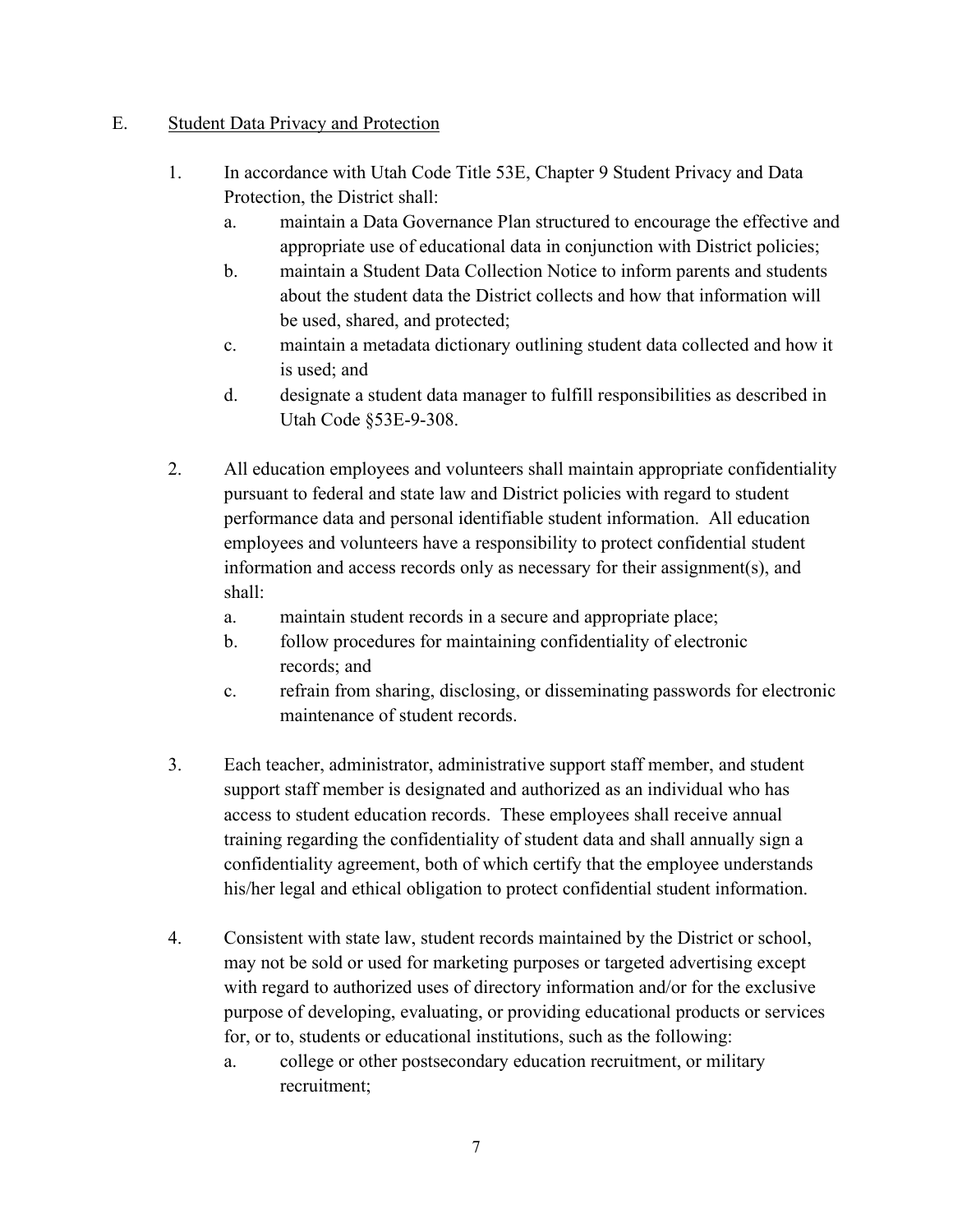- b. book clubs, magazines, and programs providing access to low-cost literary products;
- c. curriculum and instructional materials used by elementary schools and secondary schools;
- d. tests and assessments used by elementary schools and secondary schools to provide cognitive, evaluative, diagnostic, clinical, aptitude, or achievement information about students (and the subsequent analysis and public release of the aggregate data from such tests and assessments);
- e. the sale by students of products or services to raise funds for schoolrelated or education-related activities; and
- f. student recognition programs.
- 5. The District and its schools shall retain and dispose of student records in compliance with the Utah Division of Archives and Records Services retention schedule for student records. Student special education records shall be disposed of in accordance with provisions of Utah State Board of Education Special Education Rules. A parent or adult student may request; using the process outlined in section D.5. above to request the District to amend, expunge, or destroy, any record not subject to a retention schedule and/or believed to be inaccurate, misleading, or in violation of the privacy rights of the student.

## F. Medical Examinations or Screenings and Biometric Data

- 1. In the event that any medical examination or screening shall be required of students, prior notice thereof shall be given to parents, to include the nature and purpose of the examination or screening, whether it is required by law, and any opt-out provisions that may be allowed by law.
- 2. Under federal law, a parent may opt-out his/her student from participating in any non-emergency, invasive physical examination or screening that is: (a) required as a condition of attendance; (b) administered by the District and scheduled in advance; and (c) not necessary to protect the immediate health and safety of the student or of other students. If a parent opts-out his/her student from such examination or screening, the District may require the parent to provide documentation of such examination or screening by the physician at the parent's expense and the results thereof. Any physical examination or screening that is permitted or required by applicable Utah law, including physical examinations or screenings permitted without parental notification, shall not be subject to this provision.